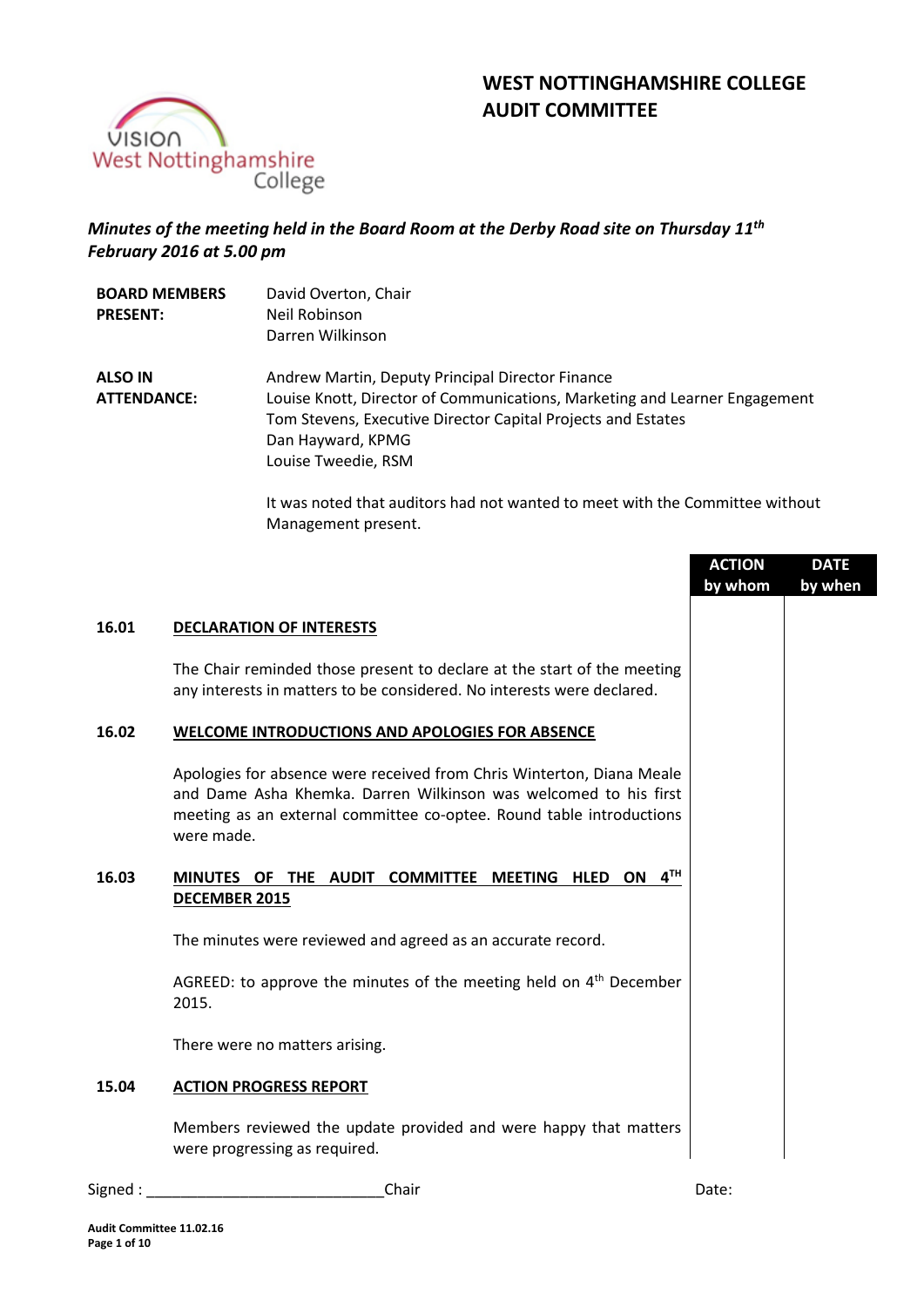AGREED: to note the update provided.

## **16.05 INTERNAL AUDIT**

#### 1) INTERNAL AUDIT BENCHMARKING REPORT FOR 2014/15

Louise Tweedie introduced this report and confirmed that it was a mechanism for benchmarking the College's performance when compared with other clients in the sector. Members' attention was drawn to the section headed 'internal audit assurance levels', all agreed that it was pleasing to note that there were no red RAG rated recommendations for the 14/15 year. In terms of the substantial assurance opinions given the College is above the sector average at 62.5% compared to 57.59%. In terms of the graphs presented on page 2, assurance was given regarding the number of amber green/green recommendations. Auditors confirmed that there was nothing in their opinion to be concerned about. It was explained that the sample size is circa 106 Colleges therefore a very broad benchmarking pool.

AGREED: to note the update provided.

2) INTERNAL AUDIT REPORTS FOR 2015/16

#### a) Estates Management

Louise Tweedie introduced this item and drew members' attention to key matters:

- Page 2 section 1.2 is the conclusion. The internal audit opinion is that 'taking account of the issues identified the Board can take substantial assurance that the controls upon which the organisation relies to manage and identify risks are suitably designed, consistently applied and operating effectively'. A green RAG rating was provided.
- Page 6 details the action plan and the recommendations made.
	- 1.3 the service level agreement (SLA) in place between the estates team, premises team, the post room, transport team, the College staff and external customers is not widely available to all College Staff. It is usual for such documents to be available on the intranet or shared drive for example.
	- Follow up 1 - it was explained that this is an item that has been carried forward. Testing of a sample of 5 risk assessments identified that 0/5 had a physical signature present. The health and safety assistant explained that the signed copies were kept by individual departments. The Director of Finance confirmed that to address this the College is now requiring everyone to upload assigned risk assessments online. Some on the system had not been uploaded but when site visits are undertaken as an audit they are available signed. This is an ongoing task and goes much wider than Mark Bramley and the Estates Team.

Signed : \_\_\_\_\_\_\_\_\_\_\_\_\_\_\_\_\_\_\_\_\_\_\_\_\_\_\_\_Chair Date: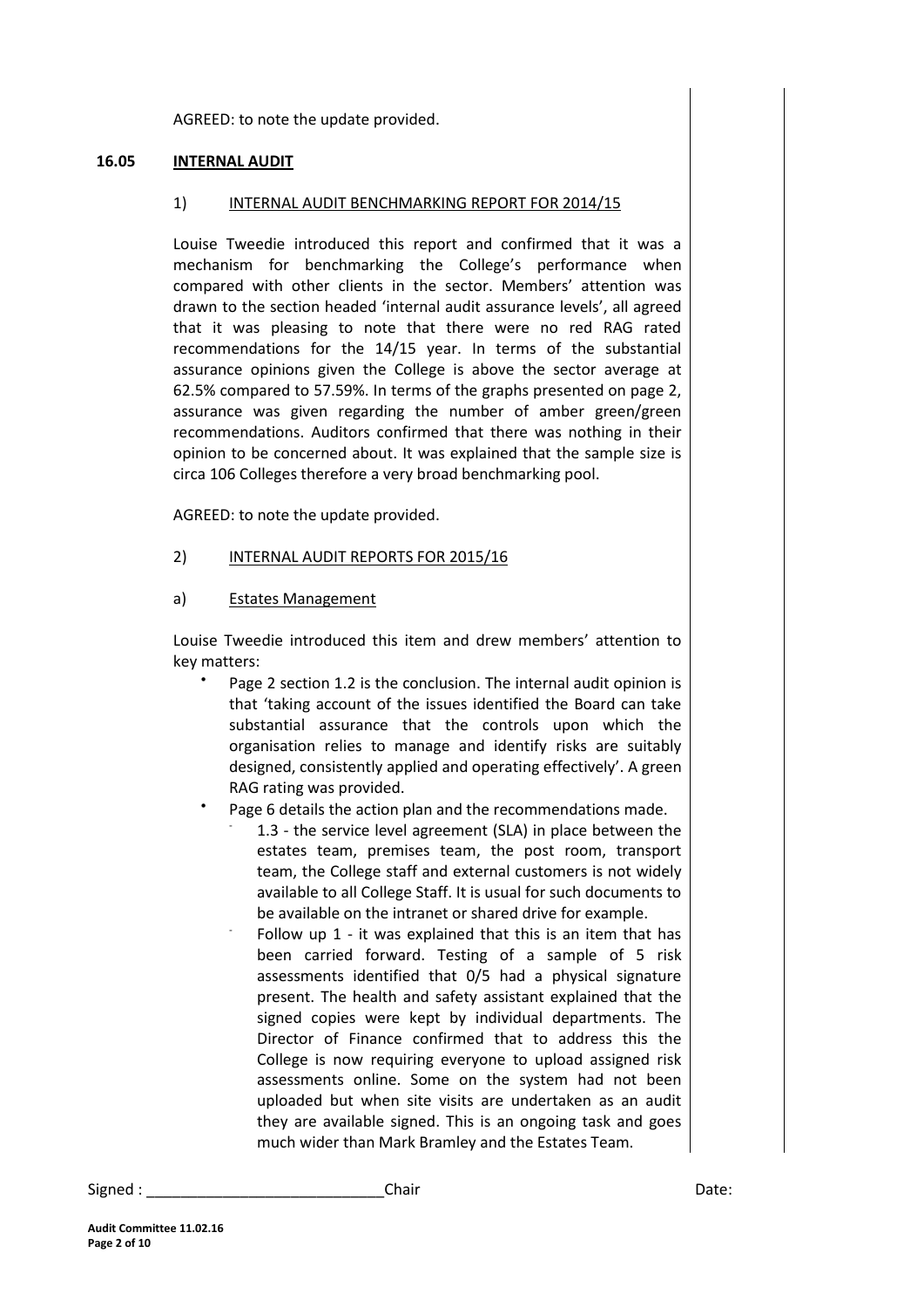It was explained that this is a College wide process to be enforced regarding health and safety.

- Follow up 2 - reporting of actual performance against targets has not yet been presented to the Executive Team or Finance and Resources and Estates Committee. It was confirmed that this is planned for the meetings later in the academic year.

AGREED: to note the content of the report provided.

# b) Learner Journey Experience

Louise Tweedie introduced this report and drew members' attention to page 2 section 1.2 which is the conclusion. Again this is a green RAG rating which means that 'taking account of the issues identified the Board can take substantial assurance that the controls upon which the organisation relies to manage the identified risks are suitably designed consistently applied and operating effectively'. It was noted that the sample size was five learners. The Committee questioned whether the sample size was representative as they felt it was small. It was acknowledged that whilst small, it does cover different types of learners and that the intention of this audit work was a 'walk through' rather than intensive testing.

AGREED: to note the content of the report provided.

c) Risk Management

Louise Tweedie introduced this item and confirmed that the audit work carried out was a 'deep dive'. A green RAG rated opinion has been provided which means that 'taking account of the issues identified the Board can take substantial assurance that the controls upon which the organisation relies to manage the identified risk are suitably designed, consistently applied and operating effectively'. It was acknowledged that this is a key risk area but auditors confirmed that they are happy with the controls in place and there are no major concerns arising from their work.

AGREED: to note the content of the report provided.

# 3) INTERNAL AUDIT PROGRESS REPORT FOR 15/16

Louise Tweedie introduced this item and drew members' attention to page 2 of the report. She confirmed that all work was scheduled to be delivered and is on programme. The learner number systems report is now finalised and will come to the next meeting. The work planned for February and April 2016 was noted.

AGREED: to note the update provided.

| Signed | Chair | า∽+∠<br>Dale. |
|--------|-------|---------------|
|--------|-------|---------------|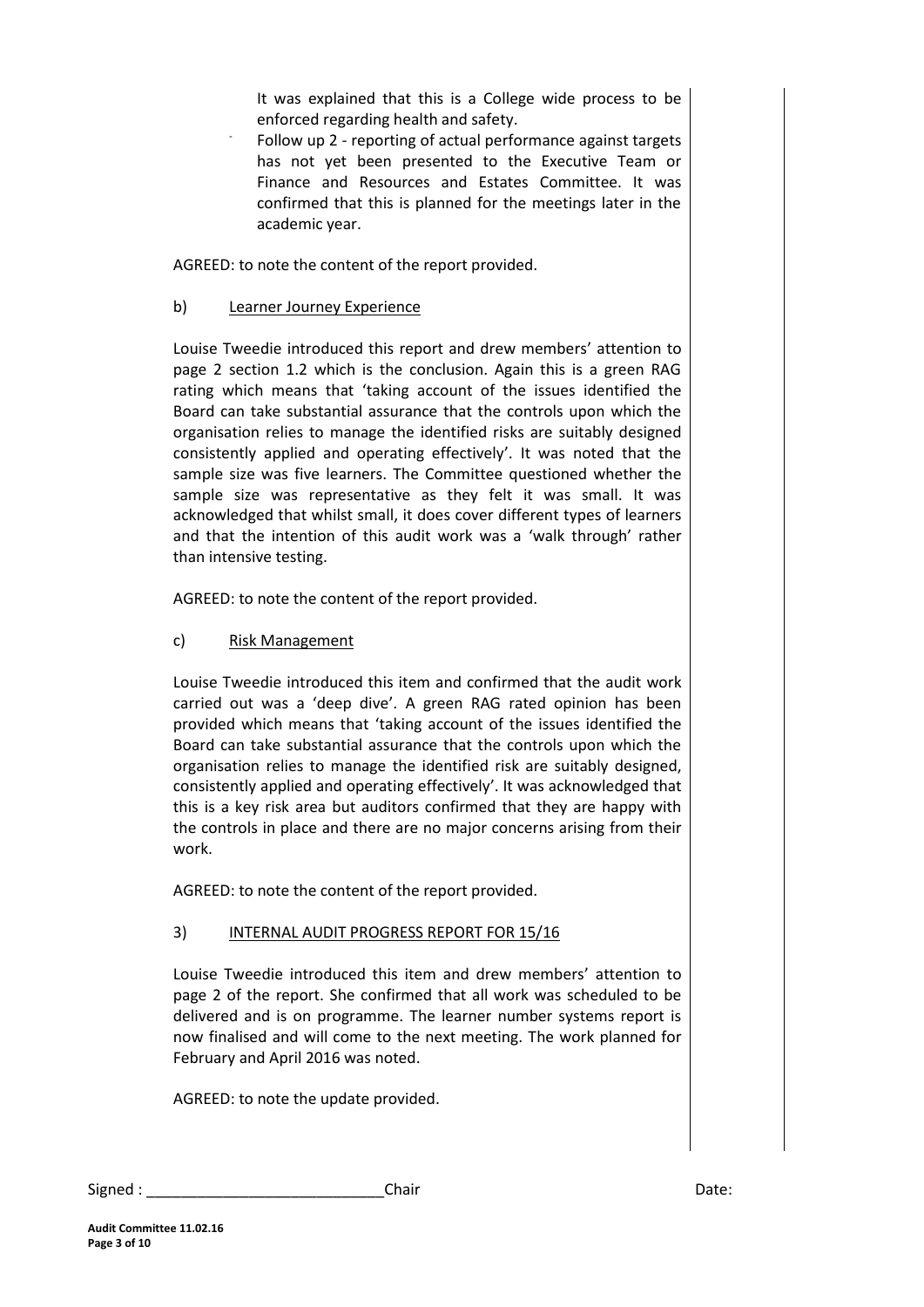# **16.06 COMPOSITE COLLEGE RECOMMENDATIONS REPORT 2015/16**

The Deputy Principal Finance introduced this item and summarised the outstanding actions for 13/14, 14/15 and 15/16. An explanation was provided in the supporting document in coloured text to explain the current position. Members were entirely happy that the updates provided were self-explanatory.

AGREED: to note the content of the report provided.

# **16.07 WORKFORCE DEVELOPMENT ESF AUDIT REPORT**

The Deputy Principal Finance introduced this item and confirmed that the College had been subject to an article 13 audit and was required to complete a pre-determined questionnaire. The audit went very well. Whilst no overall judgement has been provided there were some small recommendations made for improvement but nothing of significance. Members attention was drawn to:

- Page 5, this details the recommendations made.
- Page 13 details the Colleges responses. Again assurance was given that there is nothing of significance in terms of conclusions.

All agreed that the audit outcome was very positive and was useful for the future in terms of the College positioning itself for future ESF funding applications/bids.

AGREED: to note the content of the report provided.

## **16.08 RISK MANAGEMENT**

## Top 10 KPIs

The Director for Communications and Marketing introduced this item and confirmed that there had not been a huge amount of change on the register, key matters noted were:

- Work related training/employer engagement recruitment is currently behind profile.
- Strategic planning student applications are currently showing a downturn against the prior year.

The Committee questioned whether there is anything that the College can do to address these areas of concern. It was explained that increasing 16-18 student numbers is a huge focus for the whole of the College in terms of targeted marketing and recruitment efforts. In addition to this, the conversion of Level 3 applications is key and maintaining them once enrolled is critical. It was explained that schools tend to use the increase in participation age as a message that students are required to stay on at school and full options and choices are not often communicated.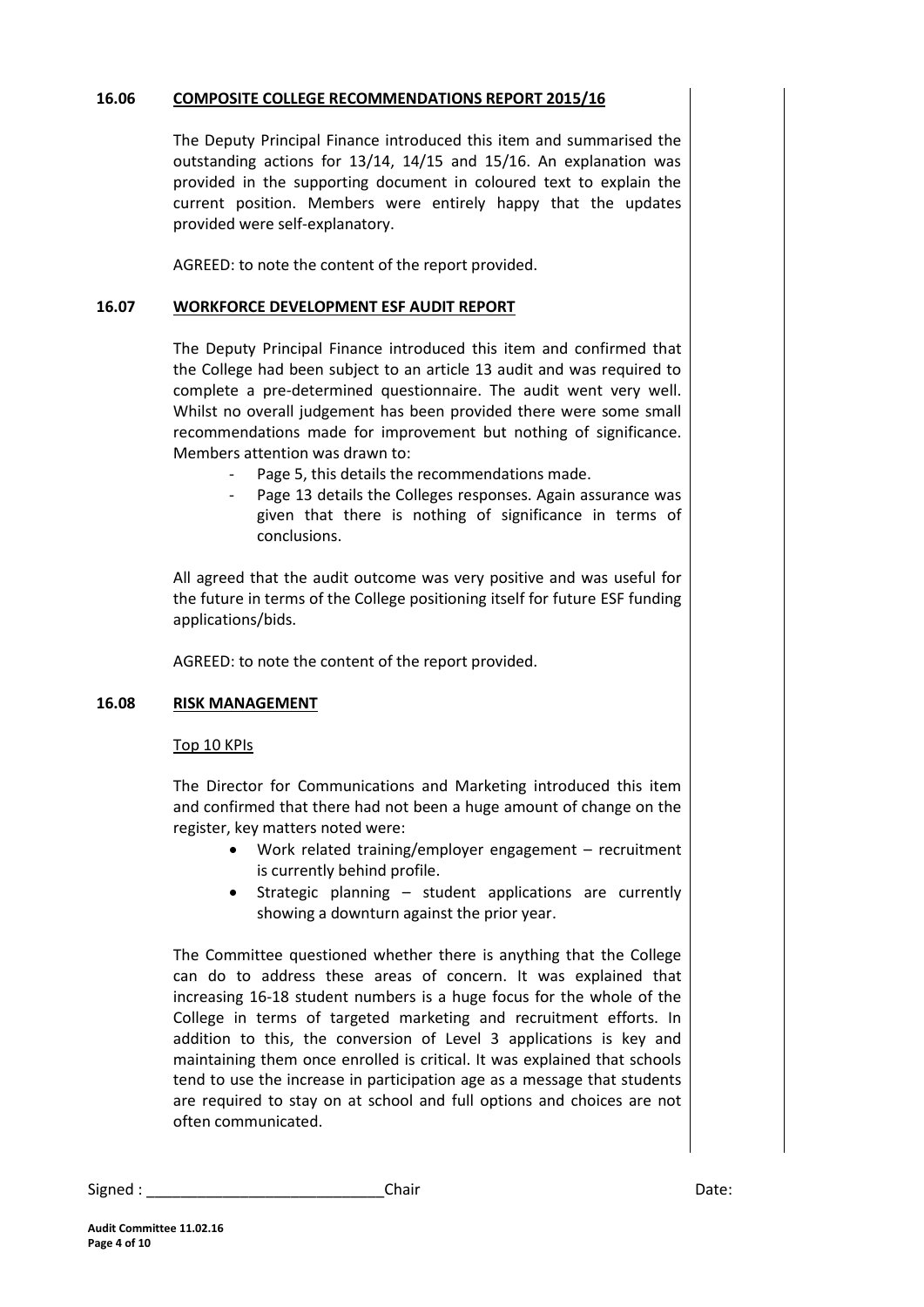When the team have tracked the data it is clear that the down turn is at Level 3 and this is because the school sector is 'hanging on' to higher performing students for A-Level. It was acknowledged that for schools in the area GCSE results are gradually improving and that this will make it easier for schools to make the recommendation to stay on for A-Levels. IAG in schools is a real issue and it is very difficult for the College and the FE sector generally to get access to school age students to explain the alternatives on offer.

The Committee Chair took the opportunity to discuss the reported piece in the Chad where 75 students have asked to have their English Language A-Level results reviewed. It was explained that 64 of the 75 exam results have now come back with revised results. It was explained that this level of change is very very unusual. Assurance was given that the exam results were nothing to do with teaching and that there is a good strong team in place with excellent historical results. The 25 resits reported are students who want to try and get higher grades to support their progression paths, for example moving Cs to As.

It was acknowledged that the article did not reflect particularly well on the College but frustratingly this is not as a result of any fault on the part of the College. The examining body, AQA really let the students down in terms of the errors acknowledged.

It was acknowledged that schools have a huge influence on the message to parents and students regarding post 16 options and that until more independent IAG is available the FE sector will continue to face ongoing challenges regarding recruitment.

> Strategic planning risks – an innovative and relevant offer that meets the needs of local community and businesses within the local area. There is a slight decline/worsening of the RAG rating in this area, this is because College applications for 16-18 students are down against the same point last year, however acceptances are increased on the previous year.

AGREED: to note the content of the report provided.

A full copy of the College's risk register dated February 2016 was noted. It was explained that minor changes to risk contained within the risk register were agreed by the College's Executive team. The main change relates to the external context for the College which remains the most significant risk to which the College is exposed, however has slightly reduced regarding impact following the outcome of the CSR and a much more favourable outcome for the sector than anticipated. That being said, it was acknowledged that there is still a turbulent environment and a level of uncertainty, particularly because of area reviews and the apprenticeship levy. Despite the slight positive adjustment to the Colleges risk profile it continues to operate within an environment of a high level of uncertainty.

| Signed | Chair | Date: |
|--------|-------|-------|
|        |       |       |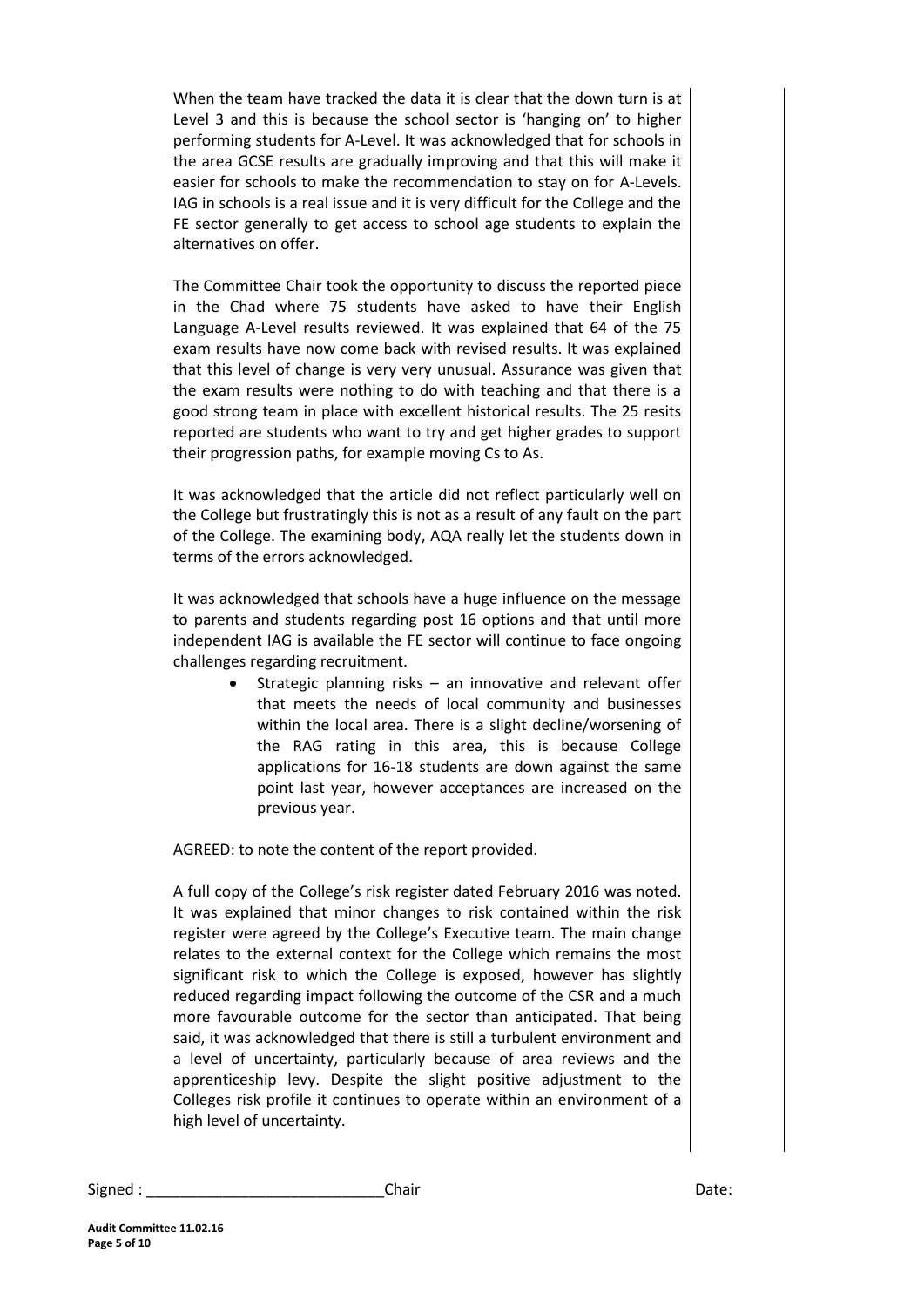The College's leadership team met on 15<sup>th</sup> January and considered its response to some of this uncertainty, this strategy will be further discussed by Governors at their development session which has been scheduled for 24<sup>th</sup> February 2016.

#### **16.09 FRS 102**

The Deputy Principal/Director: Finance introduced this item and drew key matters to members attention:

- The purpose of the report is to outline the timescale and implications of the transition to present financial statements under IFRS from 2015/16 financial year.
- The majority of large private sector organisations have already moved to IFRS together with local authorities, health authorities and central Government.
- Universities and College's financial statements are prepared in accordance with guidelines set out in the FE/HE statement of recommended practice (SORP).
- There has been extensive consultation with both the FE and HE sectors, audit firms and regularity bodies (EFA, SFA, HEFCE) on the draft FE/HE SORP in the autumn 2013 and the final version was approved by the FRC in March 2014.
- FRS 102 would change the recognition criteria for many assets and liabilities, the basis upon which some items are measured and the treatment of gains and losses compared to current UK GAAP.
- Changes in the numbers may have implications beyond just the accounts. For example where loan covenants are calculated based on profit or balance sheet measures, transition to FRS 102 could affect the headroom on these covenants. Early discussions with College bankers will be an important part of the transition to FRS 102 and whilst the main bankers to the sector will be liaising with the SFA, specific discussion to aid understanding and flag any potential issues at the earliest stage are encouraged.
- FRS 102 sets out how IFRS rules will apply to financial statements for the first full financial year after  $1<sup>st</sup>$  January 2015. In practice for the FE and HE sector this will mean the 2015/16 financial year which starts on  $1<sup>st</sup>$  august 2015. However, as financial statements must contain the previous year's figures to aid comparison the 14/15 (the last completed financial year) will need to be restated under IFRS rules. This will entail conversion of opening balances in the accounts as at  $1<sup>st</sup>$  August 2014. He explained that this would involve a fair amount of re-costing.
- Locally the College finance team are preparing a project plan with specific actions to ensure that opening balances can be reviewed by the external audit service and that the accounts for 15/16 are prepared in accordance with UK Gap, the SORP and the soon to be published accounts direction handbook.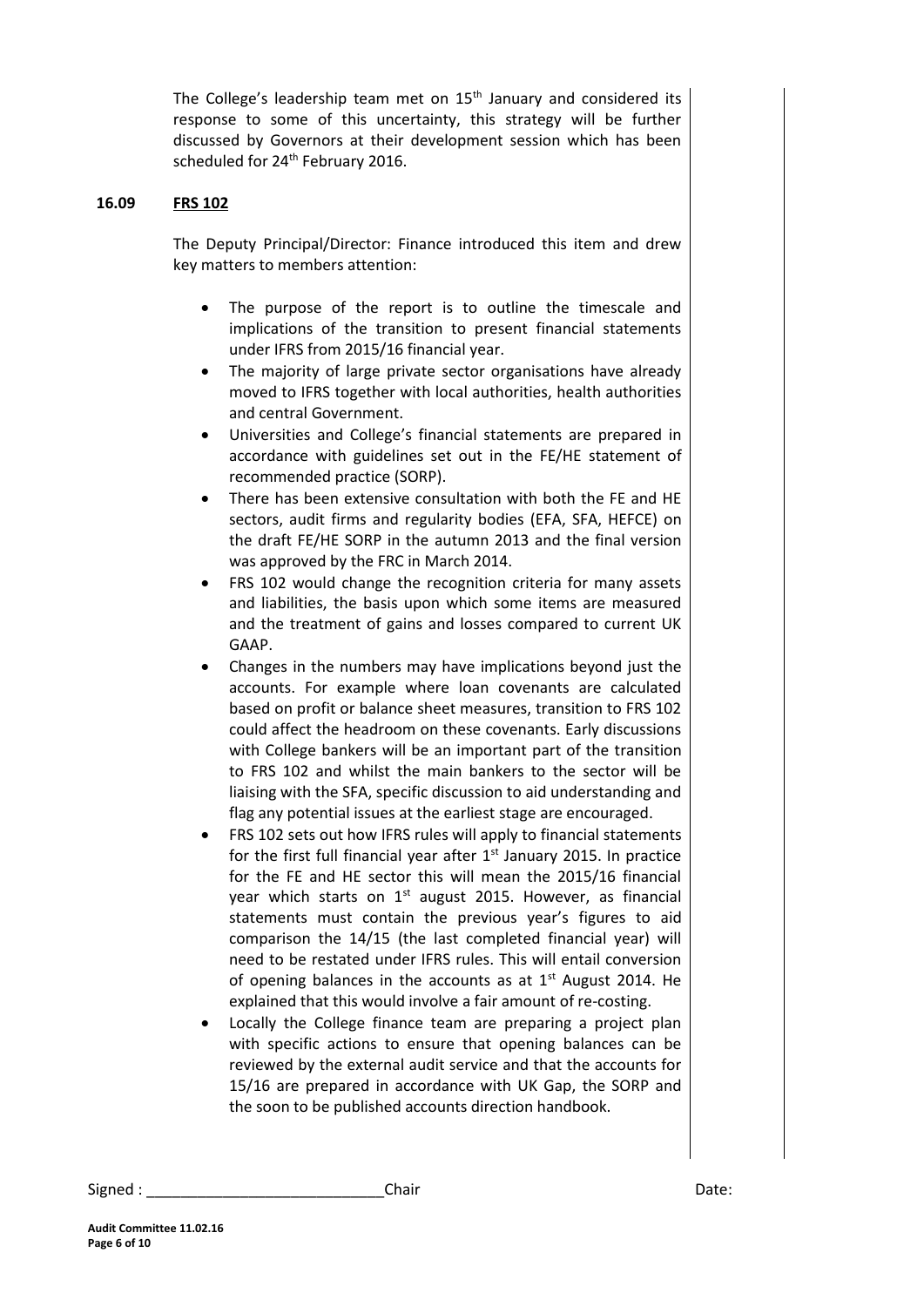#### SUMMARY OF THE MAIN CHANGES

- The main changes to the financial statements can be summarised as:
	- a) The income and expenditure account becomes the statement of comprehensive income.
	- b) The balance sheets become statement of financial position.
	- c) The statement of recognised gains and losses will be included in the statement of comprehensive income.
- The accounts will look quite different and the Board will be required to choose accounting policies for the preparation of the 15/16 financial year and subsequent opening balance adjustments.

As a general comment the Committee questioned why there are a number of options and choices to be made, rather than an imposition of expected actions. It was explained that because the changes are quite significant it is always usual to provide a number of options. The Deputy Principal/Director: Finance confirmed that he was meeting with the banks in the next 2 weeks and with them he will model the impact of changes and assess whether or not there will be any impact on covenants. All agreed that the key is to have early discussions.

## DEFERRED CAPITAL GRANTS

- One of the main changes resulting from FRS 102 is the presentation of deferred capital grants in the balance sheet. Deferred capital grants relate to grants received for capital programmes from various agencies over the years.
- Currently the deferred capital grant is included as a long term liability within the balance sheet and released to the income and expenditure accounts as income over the useful economic life of the asset for which the grant was provided.
- Under FRS102 the College may choose to adopt either the 'performance' model or the 'accruals' model. The current practice is very similar to the accruals model, non-government grants must be accounted for under the performance model. The Deputy Principal Finance indicated that if the performance model was adopted then the College would have a very spiky profile.
- An adoption of the performance model will result in any grants received being released to the income and expenditure statement under the terms of the grant agreement. In practice this would create a very uneven operating position and would not match depreciation of a grant funded asset to the grant under which it has been funded. In addition, the SFA will remove the impact of capital grants for the calculation for College financial health.
- One minor change to the disclosure of capital grants is that there will need to be a split of the grants due to be released within one and after one year.

Signed : \_\_\_\_\_\_\_\_\_\_\_\_\_\_\_\_\_\_\_\_\_\_\_\_\_\_\_\_Chair Date: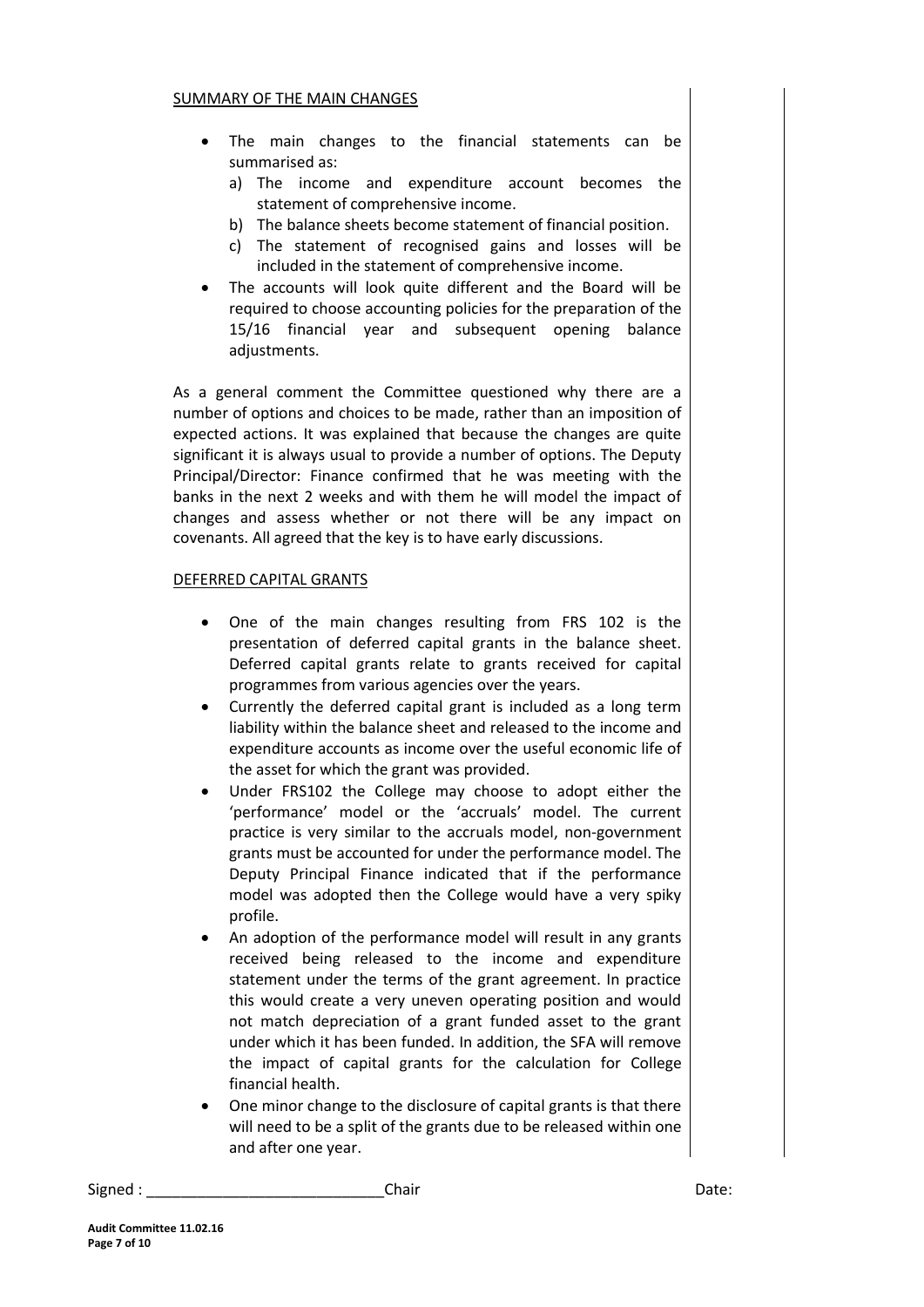This will impact on the current ratio but will be covered by the SFA exclusion.

 As a result it is recommended that the College adopts the 'accruals model' which provides for a similar treatment under FRS 102 to that currently adopted.

External auditors indicated that they had undertaken a survey before Christmas and approximately 80% of FE sector clients had indicated that it was their intention to adopt the accruals model.

AGREED On the basis of information provided the Committee were happy to recommend that the Board adopts the accruals model for deferred capital grants.

## EMPLOYEE BENEFITS

- The College will be required to calculate the value of untaken staff holiday entitlement at the end of each financial year. It was explained that this is a requirement and that that there are no options regarding this.
- This will necessitate a prior year reserve movement to create the opening provision and therefore will be reflected by movements in the provision charged or released to the income and expenditure account.
- One thing to be aware of with this change is that the creation of the provision will impact on reserves and should be discussed with the bank with respect to covenant levels. In addition a move towards a holiday entitlement year which mirrors the financial year will make the calculation much simpler and minimise the size of the provision. It was explained that the College is currently proposing a consultation process with staff to explain the changes.

## PROPERTY, PLANT AND EQUIPMENT (FIXED ASSETS)

- It was again explained that FRS 102 provides an accounting policy of choice to be adopted on transition. Currently the College carries its fixed assets at depreciated historic cost. Under FRS 102 it may choose to revalue its assets either in its entirety or by class type. This will have the impact of increasing net assets but will commit the College to ongoing valuation costs, as once adopted the policy cannot be changed. The Deputy Principal Finance expressed the view that, as there are no real benefits he did not feel in a position to make this recommendation.
- The benefits of changing current accounting policy for a College are very limited, essentially only relevant if there is a desire or a need to inflate asset values for any reason. However this is a once only opportunity to make this consideration and cannot be retrospectively applied following transition.